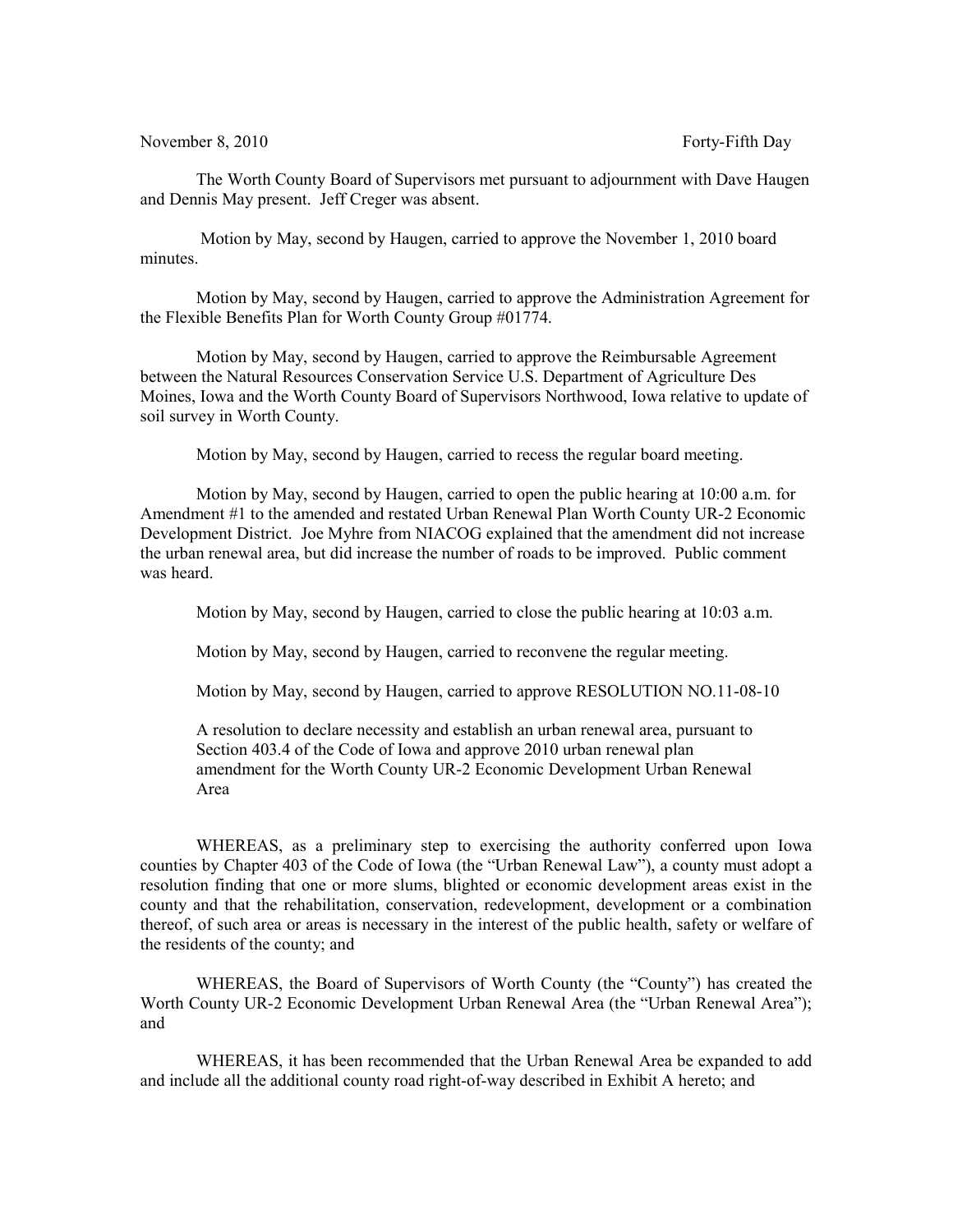WHEREAS, sufficient need exists to warrant finding the county road right-of-way described in Exhibit A an economic development area; and

WHEREAS, notice of a public hearing by the Board of Supervisors of the County on the question of establishing the area shown in Exhibit A hereto as an urban renewal area and on a proposed 2010 urban renewal plan amendment for the Worth County UR-2 Economic Development Urban Renewal Area was heretofore given in strict compliance with the provisions of Chapter 403 of the Code of Iowa, and the Board conducted said hearing; and

WHEREAS, the proposed urban renewal plan amendment was submitted to and reviewed by the County's Planning and Zoning Commission; and

WHEREAS, copies of the urban renewal plan amendment, notice of public hearing and notice of a consultation meeting with respect to the urban renewal plan amendment were mailed to the North Central, Northwood-Kensett and Lake Mills Community School Districts and to the North Iowa Area Community College; the consultation meeting was held on the 18 day of October, 2010, and responses to any comments or recommendations received following the consultation meeting were made as required by law; and

WHEREAS, the City Council of the city of Manly has approved the 2010 urban renewal plan amendment for the Worth County UR-2 Economic Development Urban Renewal Area;

NOW, THEREFORE, It Is Resolved by the Board of Supervisors of Worth County, Iowa, as follows:

Section 1. The property described in Exhibit A hereto is found to meet the definition of an economic development area as set out in Chapter 403 of the Code of Iowa.

Section 2. The property identified in Section 1 hereof is hereby declared to be an urban renewal area, in conformance with the requirements of Chapter 403 of the Code of Iowa, and is hereby designated the 2010 Amendment to the Worth County UR-2 Economic Development Urban Renewal Area.

Section 3. The development of this area is necessary in the interest of the public health, safety or welfare of the residents of Worth County.

Section 4. It is hereby determined by this Board of Supervisors as follows:

A. The 2010 Amendment to the Worth County UR-2 Economic Development Urban Renewal Area conforms to the general plan of the County.

B. The proposed county road improvements described in the 2010 Amendment to the Worth County UR-2 Economic Development Urban Renewal Area are necessary and appropriate to facilitate the proper growth and development of the County in accordance with sound planning and local community objectives.

Section 5. The 2010 Amendment to plan for the Worth County R-2 Economic Development Urban Renewal Area incorporating the county road right-of-way described therein, attached hereto and made a part hereof, is hereby in all respects approved.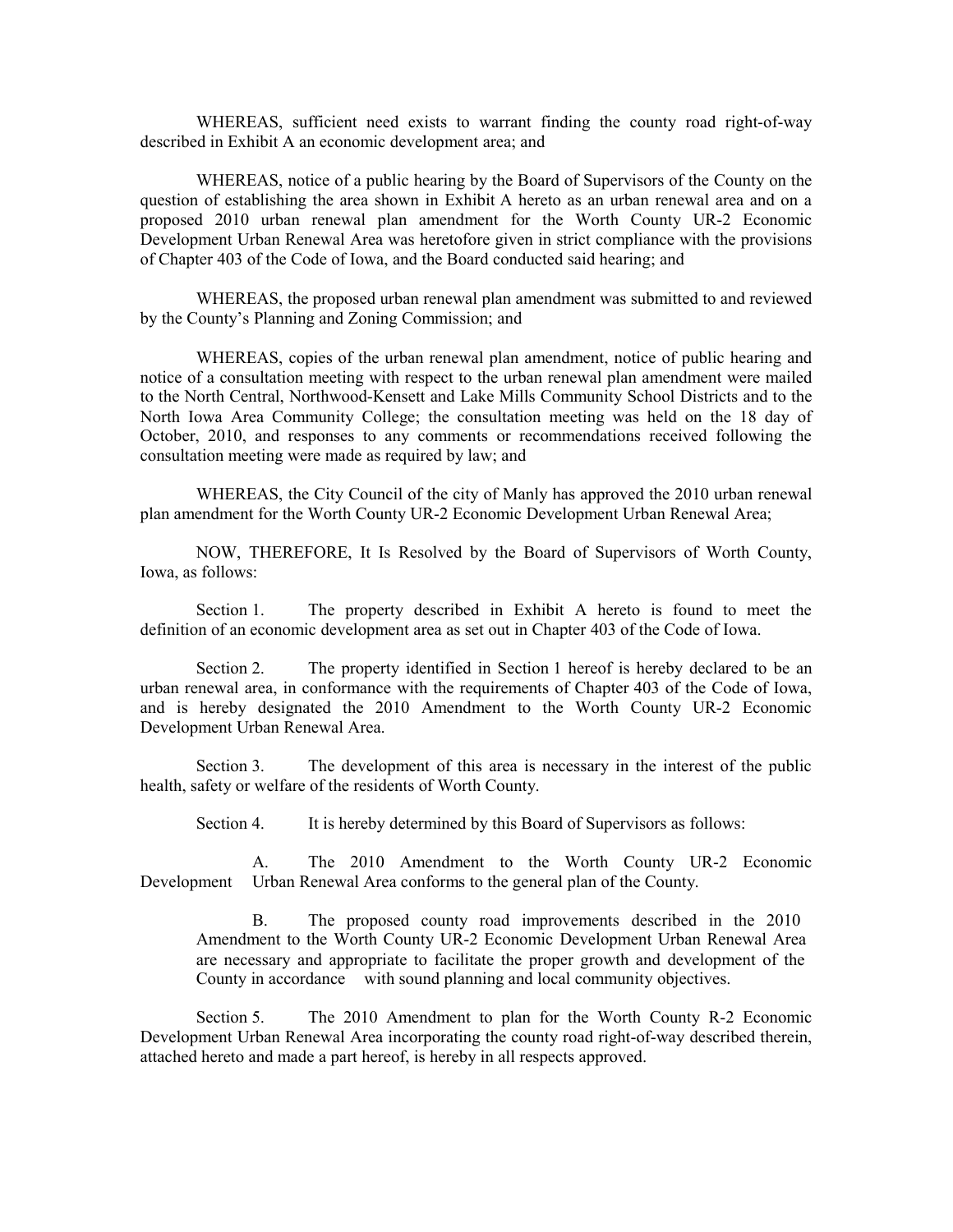Section 6. All resolutions or parts thereof in conflict herewith are hereby repealed, to the extent of such conflict.

Passed and approved November 8, 2010.

Dave Haugen Chairperson

Attest:

Kay Clark County Auditor

Motion by May, second by Haugen, carried to go into a closed session at 10:15 a.m. per section 21.5(j) of the Code of Iowa to discuss the purchase of Xenia Rural Water assets.

Motion by May, second by Haugen, carried to reconvene the regular meeting at 11:01 a.m.

The board canvassed and certified the votes for the 2010 General Election.

| The following claims were approved: |              |          |
|-------------------------------------|--------------|----------|
| A & I Auto Body                     | Service-Con  | 199.23   |
| Abrams, Barb                        | Service-Rec  | 39.03    |
| <b>Advanced Drainage</b>            | Supplies-Eng | 1,844.48 |
| <b>Alliant Energy</b>               | Service-Soc  | 3,302.51 |
| Alne, Jean                          | Edu-Aud      | 165.95   |
| Anderson, Agnes                     | Election-Aud | 16.50    |
| Anderson, Diane                     | Edu-Aud      | 166.90   |
| B & J Water Conditioning Inc        | Service-Shf  | 22.00    |
| Backhaus, Elizabeth                 | Edu-Aud      | 166.43   |
| Baker, Mary                         | Election-Aud | 134.30   |
| <b>Bancard Center</b>               | $Exp-It/Gis$ | 739.26   |
| Bang, Marilyn                       | Edu-Aud      | 167.09   |
| Barnes Distribution Group Inc       | Supplies-Eng | 2,056.35 |
| <b>Bcn</b> Telecom                  | Service-Gsr  | 359.23   |
| Bergdale, Arlys J                   | Edu-Aud      | 154.02   |
| <b>Bmc Aggregates Lc</b>            | Rock-Eng     | 452.54   |
| Brattrud, Jean                      | Edu-Aud      | 148.50   |
| Brodersen, Rosemary                 | Edu-Aud      | 152.63   |
| Butler, Margie                      | Exp-Shf      | 116.92   |
| Carquest Auto Parts                 | Parts-Eng    | 1,073.37 |
| City of Fertile                     | Service-Eng  | 41.36    |
| City of Joice                       | Service-Eng  | 36.05    |
| City of Kensett                     | Service-Eng  | 41.50    |
| City of Manly                       | Service-Eng  | 26.71    |
| City of Northwood                   | Service-Phd  | 102.00   |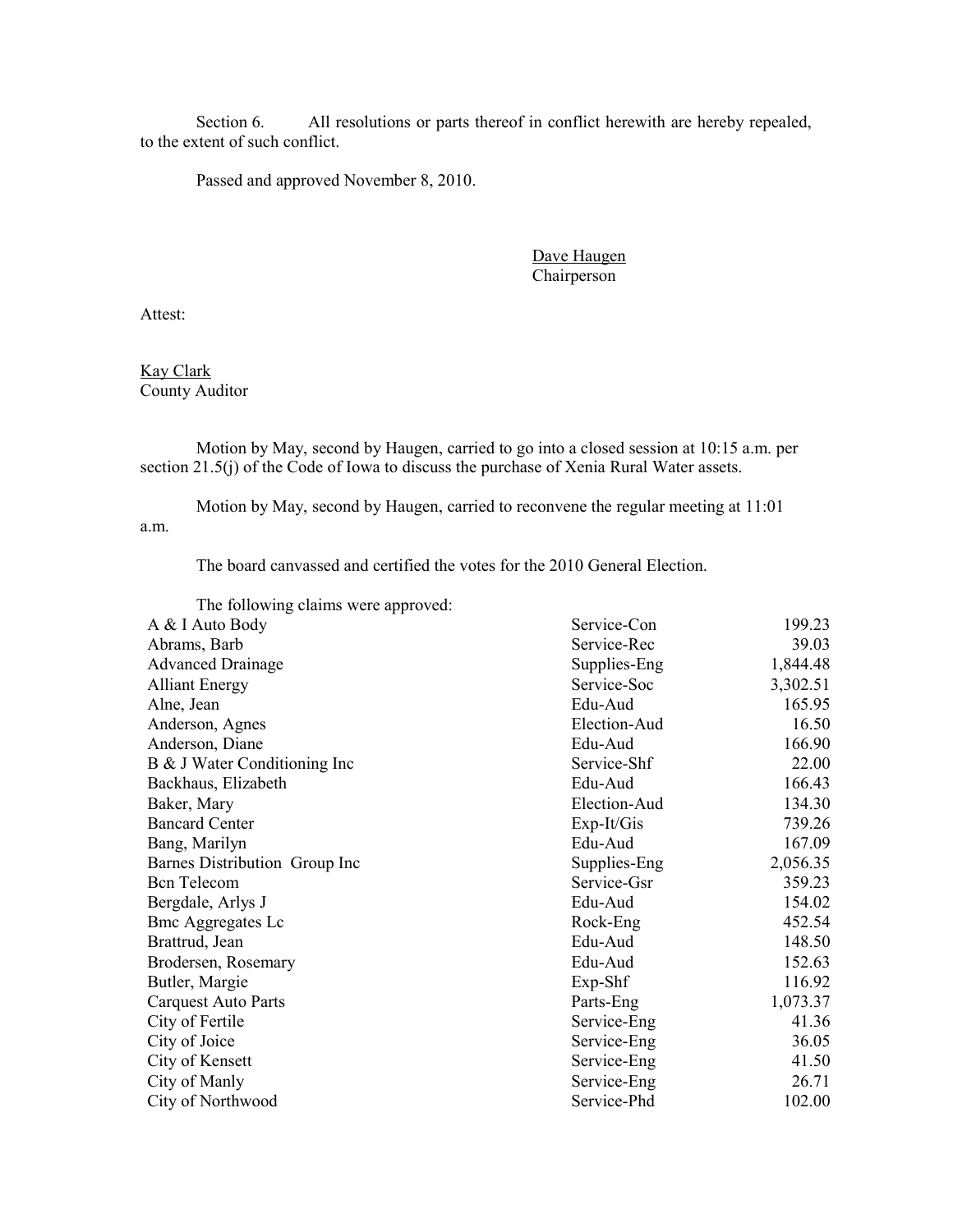| Clark, Kay                     | Mileage-Aud      | 9.20     |
|--------------------------------|------------------|----------|
| Cnh Capital                    | Parts-Eng        | 95.44    |
| Colby, Marilynn                | Edu-Aud          | 148.50   |
| Cooper, Dianne                 | Edu-Aud          | 171.93   |
| Dave Syverson Ford Truck       | Parts-Eng        | 407.68   |
| Diamond Mowers Inc             | Supplies-Con     | 72.14    |
| Dick's Place                   | Service-Shf      | 847.20   |
| <b>Electronic Specialties</b>  | Service-Eng      | 110.00   |
| Erdmann, June                  | Edu-Aud          | 160.88   |
| Fallgatter's Market            | Supplies-Con     | 517.16   |
| Fastenal                       | Parts Return-Eng | 296.36   |
| <b>Fiscal Services Bureau</b>  | Service-Juv      | 355.00   |
| Fisher, Jane                   | Exp-Mha          | 303.51   |
| Foss, Genie                    | Edu-Aud          | 160.88   |
| Galls An Aramark Co            | Supplies-Shf     | 468.31   |
| Garden Center                  | Supplies-Con     | 2,149.50 |
| Goveonnection Inc              | Supplies-Dap     | 5,055.81 |
| Greens Keepers Lawn Care       | Service-Con      | 6,890.00 |
| Greve Law Office               | Postage-Att      | 176.15   |
| Greve, Jeff                    | Exp-Att          | 71.76    |
| Halvorson, Harold              | Well Plug-San    | 200.00   |
| Hanson, Jake                   | Exp-Trs          | 102.12   |
| Harmon, Keith                  | Well Rehab-San   | 600.00   |
| Hartman, Renee                 | Edu-Aud          | 160.88   |
| Haugen, David                  | Exp-Sup          | 38.64    |
| Healthworks                    | Service-Con      | 20.00    |
| <b>Heartland Power Coop</b>    | Service-Con      | 87.81    |
| Hickle, Jolene                 | Exp-Rec          | 20.70    |
| Holden, Sandra                 | Edu-Aud          | 162.75   |
| Holiday Inn                    | Edu-Vaf          | 252.00   |
| Holstad, Helen                 | Edu-Aud          | 166.90   |
| Huebner, Elaine                | Edu-Aud          | 152.63   |
| I.A.C.C.B.E                    | Edu-Con          | 370.00   |
| Ia Dept of Agriculture         | State Levy-Sl    | 1,578.00 |
| Iaao                           | Dues-Asr         | 175.00   |
| Imwca                          | Premium-Ins      | 9,014.00 |
| <b>Interstate Motor Trucks</b> | Service-Eng      | 1,015.41 |
| Iowa Behavioral Health         | Edu-Phd          | 20.00    |
| Iowa Dept of Human Services    | Service-Mha      | 298.54   |
| Iowa Law Enforcement Academy   | Credit-Shf       | 5,131.00 |
| <b>Iowa Prison Industries</b>  | Supplies-Shf     | 329.67   |
| Isac                           | Edu-Shf          | 130.00   |
| Jennings, Marian               | Edu-Aud          | 154.47   |
| Johnson, Darlene               | Edu-Aud          | 164.14   |
| Johnson, Janelle               | Edu-Aud          | 164.11   |
| Kathleen's Care Inc            | Service-Mha      | 744.00   |
| Krumm, Margaret                | Election-Aud     | 23.86    |
| Kvam, Nancy                    | Election-Aud     | 130.64   |
| Lair's 66                      | Fuel-Eng         | 70.00    |
| Langenbau, Jay                 | Exp-Shf          | 25.94    |
|                                |                  |          |
|                                |                  |          |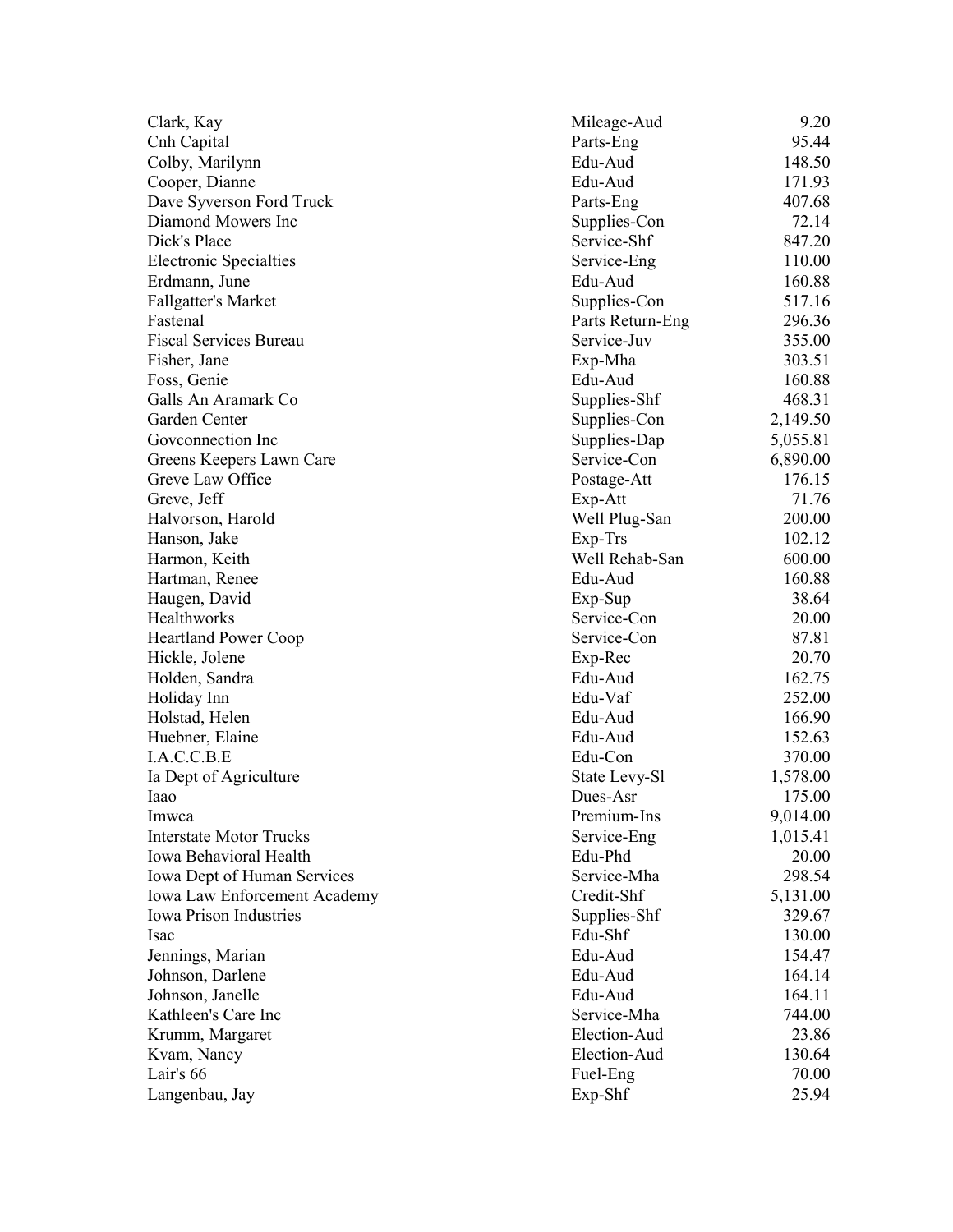| Levorson, Ruth                              | Edu-Aud          | 164.14    |
|---------------------------------------------|------------------|-----------|
| Low, Lois                                   | Edu-Aud          | 207.57    |
| Low's Standard                              | Fuel-Asr         | 27.98     |
| Mail Services Llc                           | Service-Trs      | 214.63    |
| Manly Junction Signal                       | Subscription-Phd | 25.00     |
| Marshall & Swift Inc                        | Supplies-Gsr     | 156.12    |
| Martin Marietta Materials                   | Rock-Eng         | 3,326.54  |
| Mathahs, Dolores                            | Edu-Aud          | 162.75    |
| May, Dennis                                 | Exp-Sup          | 47.84     |
| Mc Sorley, David L                          | Service-Phd      | 2,225.00  |
| Mediacom                                    | Service-Con      | 79.95     |
| Mediacom                                    | Service-Phd      | 79.95     |
| Medlang, Linda                              | Edu-Aud          | 168.74    |
| Medline Industries Inc.                     | Supplies-Phd     | 73.47     |
| Mental Health Center                        | Service-Mha      | 2,915.10  |
| Mireles, Sandra                             | Exp-Mha          | 404.34    |
| Mitchell County Ema                         | Mileage-Ema      | 146.37    |
| Mittelstadt                                 | Service-Soc      | 1,700.00  |
| Moretz, Joleene                             | Election-Aud     | 132.00    |
| Mueller, Dean A                             | Exp-Ema          | 135.70    |
| Ncs Computers                               | Service-Dap      | 90.00     |
| Niebur, Ellen                               | Exp-Mha          | 80.04     |
| North American Salt Co                      | Salt-Eng         | 35,609.66 |
| North Iowa Eye Clinic                       | Service-Shf      | 95.00     |
| Northwood Electric Inc                      | Service-Gsr      | 1,155.50  |
| Northwood Lumber Co                         | Supplies-Con     | 53.55     |
| Northwood Sanitation                        | Service-Phd      | 245.00    |
| Northwoods State Bank                       | Supplies-Trs     | 32.75     |
| Odden, Marjorie                             | Edu-Aud          | 160.88    |
| Olsen Implement Co                          | Supplies-Con     | 16.30     |
| Olson, Korrine                              | Edu-Aud          | 156.75    |
| Olson, Teresa                               | Exp-Rec          | 19.32     |
| <b>Olsons Trading Post Inc</b>              | Parts-Eng        | 179.93    |
| One Stop Forestry                           | Supplies-Con     | 570.00    |
| Parmley, Jerry                              | Exp-Vaf          | 155.48    |
| Peterson, Renee                             | Edu-Aud          | 152.63    |
| Pitney Bowes Global, Financial Services Llc | Service-Dap      | 361.29    |
| Pollard                                     | Service-Gsr      | 120.00    |
| Printing Services Inc                       | Credit-Asr       | 652.54    |
| Pritchard's of Northwood Inc                | Service-Shf      | 881.30    |
| Quality Assured Services Inc                | Supplies-Phd     | 786.57    |
| Qwest                                       | Service-Eng      | 42.49     |
| Ram Systems                                 | Service-Phd      | 480.00    |
| Randall Ready Mix Llc                       | Sand-Eng         | 252.18    |
| Redinger, Shanan                            | Edu-Aud          | 185.30    |
| Rhodes, Ruth                                | Edu-Aud          | 152.63    |
| Rohlfsen, Mary                              | Edu-Aud          | 166.43    |
| Rohne, Joel                                 | Exp-It/Gis       | 133.40    |
| Scott Van Keppel Llc                        | Parts-Eng        | 1,680.53  |
| Singelstad's Hardware                       | Supplies-Eng     | 35.98     |
|                                             |                  |           |
|                                             |                  |           |